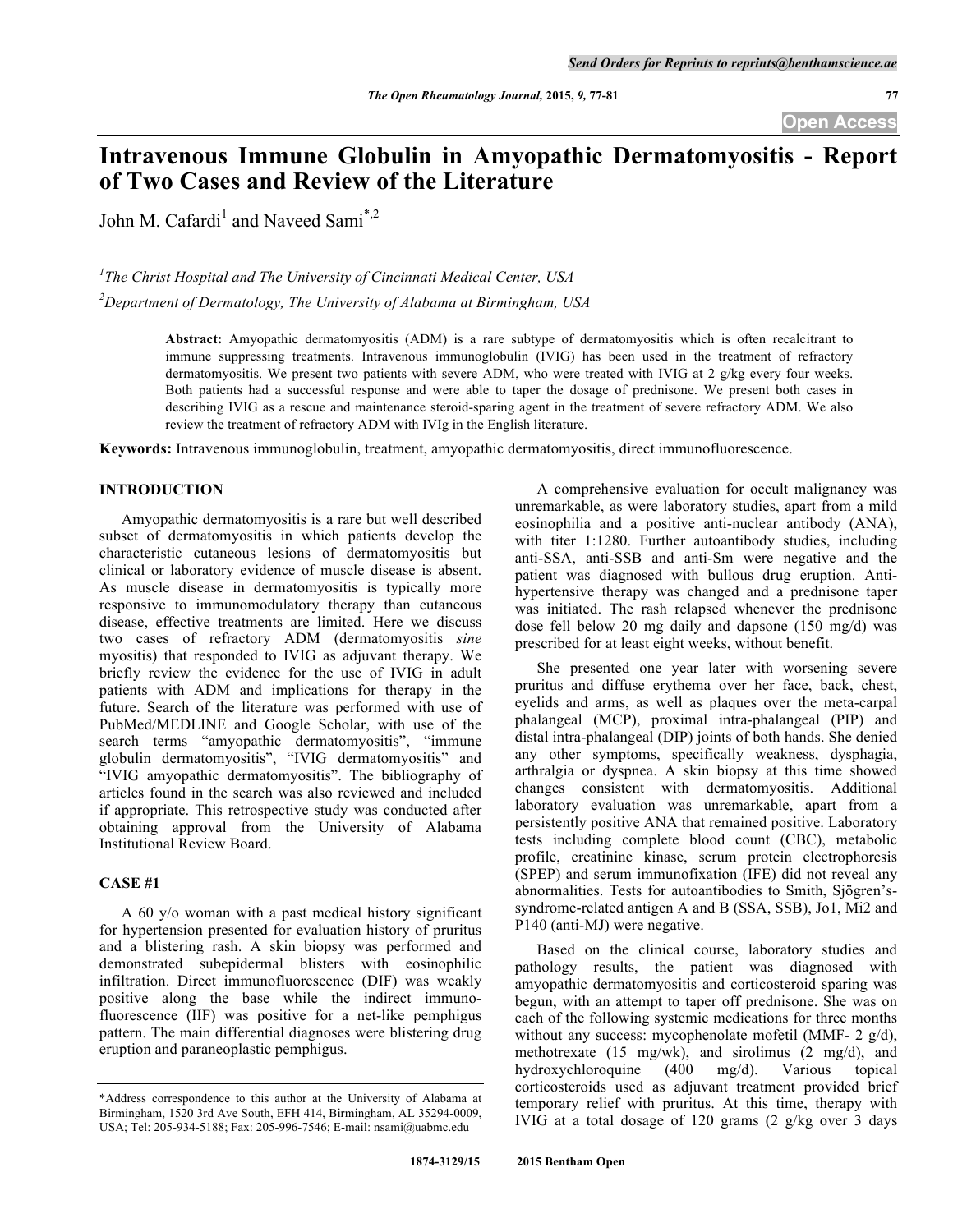every 4 weeks) was initiated. Eighteen months following initiation of IVIG therapy, prednisone was tapered to 10 mg daily without a flare. Attempt to reduce the frequency of IVIG infusions to every 6 weeks resulted in a flare of skin disease that required an increase in the corticosteroid doses. At this time, her skin disease remains quiescent with IVIG infusions every 4 weeks.

## **CASE #2**

A 51 year-old man presented for evaluation of intensely pruritic, erythematous plaques on both hands (MCP and PIP joints), and diffuse erythema of his chest, back and arms. He denied any systemic symptoms, including weakness, dysphagia and dyspnea. Laboratory evaluation, including CBC, metabolic profile, aldolase, creatinine kinase, ANA, SPEP, and serum IFE were within reference ranges. Autoantibodies to Smith, SSA, SSB, Jo1, Mi2, Scl70, perinuclear anti-neutrophil cytoplasmic antibodies (pANCA), cytoplasmic anti-neutrophil cytoplasmic antibodies (cANCA), anti-proteinase 3 (anti-PR3), antimyeloperoxidase (anti-MPO) were negative. A workup for occult malignancy, including whole-body computed tomography (CT), was unremarkable. A skin biopsy was consistent with dermatomyositis.

Following this evaluation, therapy with prednisone 60mg daily was initiated. Attempts to taper the prednisone below 40 mg/day were unsuccessful, despite the use of azathioprine 150 mg/day and hydroxychloroquine 400 mg/day. In addition to the erythematous plaques described above, he developed several painful, draining non-healing ulcers on his feet and buttocks. Treatment with IVIG at total dosage of 160 grams (2g/kg over 4 days every 4 weeks) was initiated and within 12 weeks, improvements were noted in the rash and ulcers. The prednisone was tapered to 20 mg/day without any flare in his skin disease.

Following the prednisone taper, he developed severe Raynaud's phenomenon that did not respond to treatment with oral nifedipine and pentoxifylline as well as topical nitroglycerine. He did have a good response to local botulinum toxin in all digits except his index finger, which required partial amputation due to persistent ischemia.

After eight months, the IVIG dose interval was increased to every 6 weeks since his cutaneous disease was well controlled. Shortly after the IVIG interval was increased, he developed spontaneous pneumomediastinum and was diagnosed with interstitial lung disease. The IVIG dose interval was decreased to every 4 weeks and 4 doses of rituximab at 375 mg/m<sup>2</sup> were given.

At follow-up one year after the rituximab and IVIG doseadjustment, he has had resolution of his cutaneous disease (rash and ulcers) and improvement of his ILD. He has had no further pneumomediastinum or flares of Raynaud's. He is currently stable on prednisone 5 mg/day, azathioprine 150 mg/day and hydroxychloroquine 400mg/ day.

#### **DISCUSSION**

Dermatomyositis is a humoral inflammatory disease, with an antibody and complement mediated necrotizing vasculopathy though it is thought that Toll-like receptors (TLR) and type 1 interferon also are involved in pathogenesis  $\begin{bmatrix} 1 \\ 2 \end{bmatrix}$ . This is in contrast with polymyositis, which is generally understood to be that of a cellular inflammatory process, primarily mediated by  $CDS^+$  T lymphocytes [1].

Dermatomyositis can occur as an idiopathic process, as an association with malignancy, as a drug reaction or in association with another connective tissue disease [3]. Additionally, dermatomyositis can be complicated by ulcerated skin lesions [4] or interstitial lung disease, which is often associated with poor prognosis [5].

The therapeutic approach in dermatomyositis is based on the presence or absence of muscular involvement. Since our patients did not report or demonstrate any clinical symptoms or signs of muscle disease on physical examination and creatine kinase assay was within normal limits, further involvement of muscle disease was not tested. In classical DM, initial therapy consists of 1mg/kg prednisone (or equivalent) daily that is continued for at least 6 weeks after clinical and biochemical remission is achieved. Steroid therapy will result in remission of muscle disease in 75% of patients. The remaining patients require the addition of an additional immunosuppressive agent such as azathioprine, mycophenolate or methotrexate [6]. The cutaneous findings are often more refractory to therapy and frequently do not respond to corticosteroids [6]. As such, an alternative approach to immunosuppressive therapy such as intravenous immune globulin is often required.

In Tables **1** and **2**, we summarize the published Englishlanguage literature regarding IVIG in amyopathic dermatomyositis from Japan, Spain, France, and the United States which were between the years 2009-2013. Table **2** is separate because of a different degree of detail in the reported cases. In Table **2**, the treatment course of IVIG was 2gm/kg, given as 1gm/kg every two days and was repeated every three to four weeks. Cases of paraneoplastic amyopathic dermatomyositis were not included.

The cases reviewed show that IVIG in adults is effective as in amyopathic dermatomyositis refractory to standard immunosuppressive regimens. In our review of IVIG as salvage therapy, 35 of 43 patients with amyopathic DM had at least a partial response and 26 of 43 had a significant (complete or nearly complete) response. Additionally, 2 of 6 with concomitant interstitial lung disease had a good clinical response. We believe this is significant, as all had failed to respond to previous intensive immunosuppressive regimens, including systemic glucocorticoids, calcineurin inhibitors and antimetabolites such as azathioprine, mycophenolate and cyclophosphamide. Although the small numbers of patients and the significant population heterogeneity does not allow us to draw definitive conclusions, we believe that the use of IVIG can be considered as adjuvant therapy in amyopathic DM refractory to conventional oral treatments.

Immune globulin therapy has the additional benefit of acting as an immunomodulatory agent rather than an immunosuppressive agent. The mechanism of action is incompletely understood, but is believed to include inhibition of antibody activity and suppression of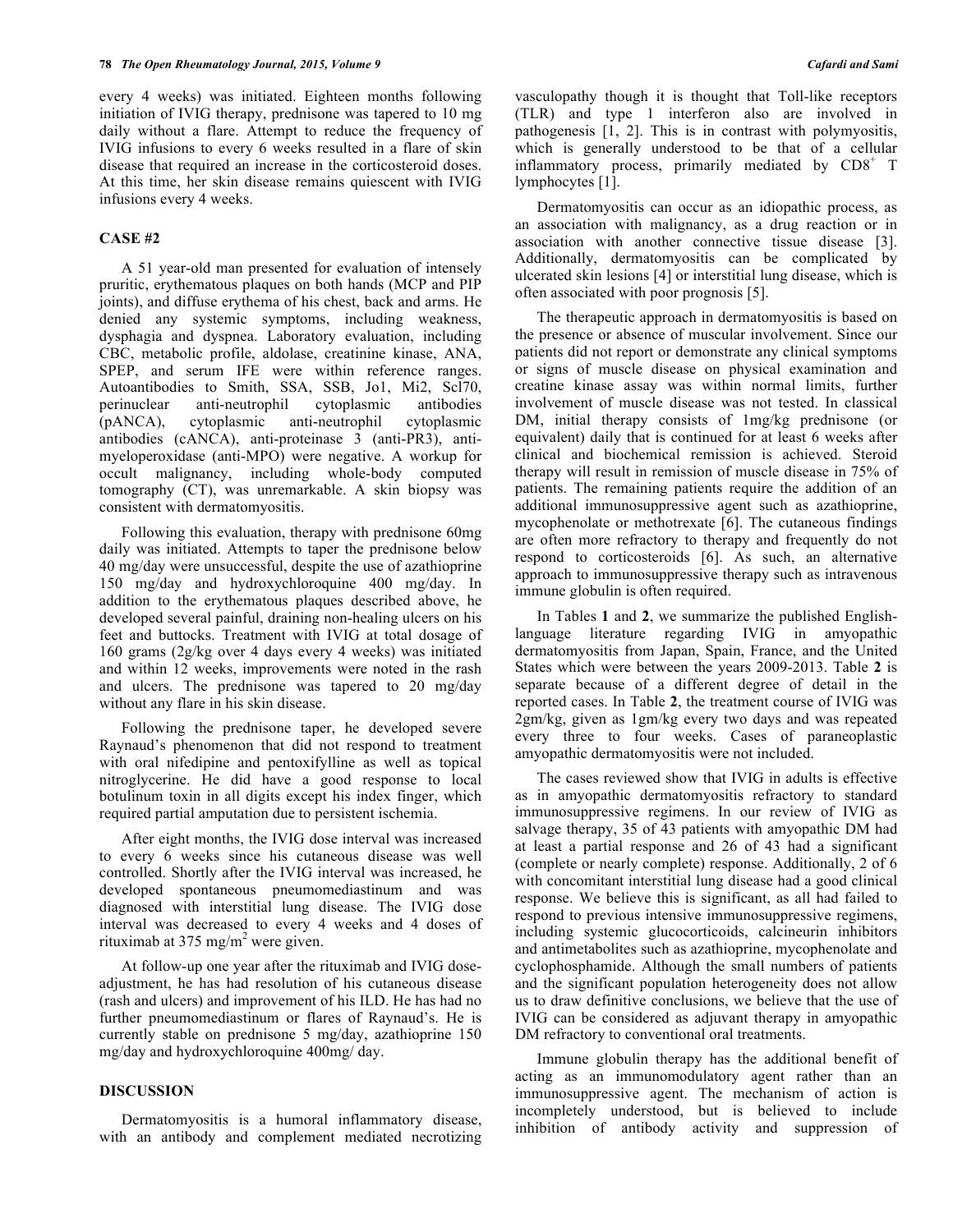| Table 1. | Demographics, Clinical response and follow-up to IVIg treatment. |  |  |  |
|----------|------------------------------------------------------------------|--|--|--|
|          |                                                                  |  |  |  |

| Age/Gender                       | <b>Associated Findings</b> | <b>Duration of IVIG Therapy</b>                                                                                     | <b>Therapy Prior to IVIG</b>                                                                            | <b>Therapy After IVIG</b>                                            | Response <sup>#</sup>                                                  |
|----------------------------------|----------------------------|---------------------------------------------------------------------------------------------------------------------|---------------------------------------------------------------------------------------------------------|----------------------------------------------------------------------|------------------------------------------------------------------------|
| 45<br>Female [7]                 | ILD                        | 5 day course<br>(400 mg/kg/day) total 2gm/kg<br>Two Courses, one month apart                                        | PSL 60/day<br>CSA 250/day                                                                               | PSL taper<br>$(60 \text{ to } 20 - 4 \text{ months})$<br>CSA 250/day | Survived<br>(Condition not<br>otherwise described)                     |
| 72<br>Male [7]                   | ILD                        | 5 day course<br>(400 mg/kg/day) total 2gm/kg<br>One Course                                                          | $MPD*$<br>PSL 60/day<br>$CSA*$<br>CYC*                                                                  | $\mathrm{PSL}^*$<br>$CSA*$<br>Polymyxin B<br>Hemoperfusion           | Died<br>(46 days after onset of<br>illness)                            |
| 75<br>Female [7]                 | ILD                        | 5 day course<br>(400 mg/kg/day) total 2gm/kg<br>One Course                                                          | $MPD*$<br>PSL 50/day<br>$CSA*$                                                                          | $\mathrm{PSL}^*$<br>$CSA*$<br>$CYC*$                                 | Died<br>(47 days after onset of<br>illness)                            |
| 55<br>Female [7]                 | <b>ILD</b>                 | 5 day course (400 mg/kg/day) total<br>2gm/kg<br>One Course                                                          | $MPD*$<br>PSL 50/day<br>$CSA*$                                                                          | $PSL*$<br>$CSA*$<br>$CYC*$                                           | Died<br>(29 days after onset of<br>illness)                            |
| 24<br>Male $[7]$ <sup>1</sup>    | ILD                        | 5 day course<br>(400 mg/kg/day) total 2gm/kg<br>Two Courses, one month apart                                        | MPD 3g<br>PSL 60/day                                                                                    | CSA 150 mg/day<br>PSL taper (60 to 10 mg)                            | Survival, with<br>resolution of<br>pulmonary and<br>cutaneous findings |
| 55<br>Female <sup>[8]</sup>      | Calcinosis Cutis           | 5 day course (400 mg/kg/day)<br>total 2gm/kg<br>Five Courses one month apart,<br>then one course yearly for 5 years | Pred 60/day<br>HCQ 400/day<br>CLQ 250/day<br>MTX 7.5/week<br>AZA 100/day<br>CSA 200/day<br>MMF 1500/day | No immunomodulatory<br>therapy                                       | Complete resolution                                                    |
| 54<br>Male [9]                   | <b>ILD</b>                 | 5 day course (400 mg/kg/day)<br>total 2gm/kg<br>One Course                                                          | PRED taper<br>(30 mg over 12 days)<br>MPD 3 g<br>PRED 75/day                                            | PRED 75/day                                                          | Died                                                                   |
| 61<br>Female $[10]$ <sup>§</sup> | None Noted                 | 2 day course (1gm/kg/day)<br>Total 2gm/kg<br>7 courses, one month apart                                             | $HCQ*$<br>PRED 40/day                                                                                   | No immunomodulatory<br>therapy                                       | Complete resolution                                                    |
| 29<br>Female [10]                | None Noted                 | 2 day course (1gm/kg/day)<br>Total 2gm/kg<br>28 courses, one month apart                                            | $HCQ*$<br>MMF*<br>$MTX^*$                                                                               | $HCQ*$                                                               | Complete Resolution                                                    |
| 36<br>Female [10]                | None Noted                 | 2 day course (1gm/kg/day)<br>Total 2gm/kg<br>22 courses, one month apart                                            | $HCQ*$<br>$MTX^*$                                                                                       | No immunomodulatory<br>therapy                                       | Complete Resolution                                                    |
| 22<br>Female $[10]$ <sup>§</sup> | None Noted                 | 2 day course (1gm/kg/day)<br>Total 2gm/kg<br>6 courses, one month apart                                             | HCQ*                                                                                                    | $HCQ*$                                                               | Complete Resolution                                                    |
| 53<br>Female [10] <sup>§</sup>   | None Noted                 | 2 day course (1gm/kg/day)<br>Total 2gm/kg<br>4 courses, one month apart                                             | $HCQ*$<br>$MTX^*$                                                                                       | No immunomodulatory<br>Therapy                                       | Complete Resolution                                                    |
| 93<br>Female [10]                | None Noted                 | 2 day course (1gm/kg/day)<br>Total 2gm/kg<br>4 courses, one month apart                                             | $HCO*$<br>PRED 10/daily                                                                                 | No immunomodulatory<br>Therapy                                       | >75% resolution                                                        |
| 56<br>Female [10]                | None Noted                 | 2 day course (1gm/kg/day)<br>Total 2gm/kg<br>11 courses, one month apart                                            | $HCQ*$<br>$MMF*$<br>$MTX^*$                                                                             | $HCO*$<br>(summer months only)                                       | >75% resolution                                                        |
| 87<br>Female [10]                | None Noted                 | 2 day course (1gm/kg/day)<br>Total 2gm/kg<br>9 courses, one month apart                                             | $HCO*$                                                                                                  | None                                                                 | $\leq$ 75% resolution                                                  |
| 58<br>Male [10]                  | None Noted                 | 2 day course (1gm/kg/day)<br>Total 2gm/kg<br>7 courses, one month apart                                             | $HCO*$<br>THAL*<br>$MTX^*$<br>PRED 40/day                                                               | PRED 20/day                                                          | $\leq$ 75% resolution                                                  |

Key:

# Clinical Response, as described by the authors. When percentages are given, they represent the Cutaneous Dermatomyositis Disease Activity and Severity Index (CDASI)

\* Drug dosage, route and/or schedule not given in text

¶ This patient was classified by the authors as amyopathic dermatomyositis, He had no clinical muscular symptoms and normal EMG. This patient did, however, have small elevations in CK and aldolase at initial presentation, which normalized with initial glucocorticoid therapy and remained within normal limits throughout the remainder of his described course

§ Diagnosis described by authors as "provisional" amyopathic dermatomyositis, which is not defined in the text Drug Abbreviations:

AZA – Azathioprine; CLQ – Chloroquine; CSA – Cyclosporine A; CYC – Cyclophosphamide; HCQ – Hydroxychloroquine; MMF – Mycophenolate Mofetil; MPD – Methylprednisolone; MTX – Methotrexate; PRED – Prednisone; PSL – Prednisolone; THAL – Thalidomide.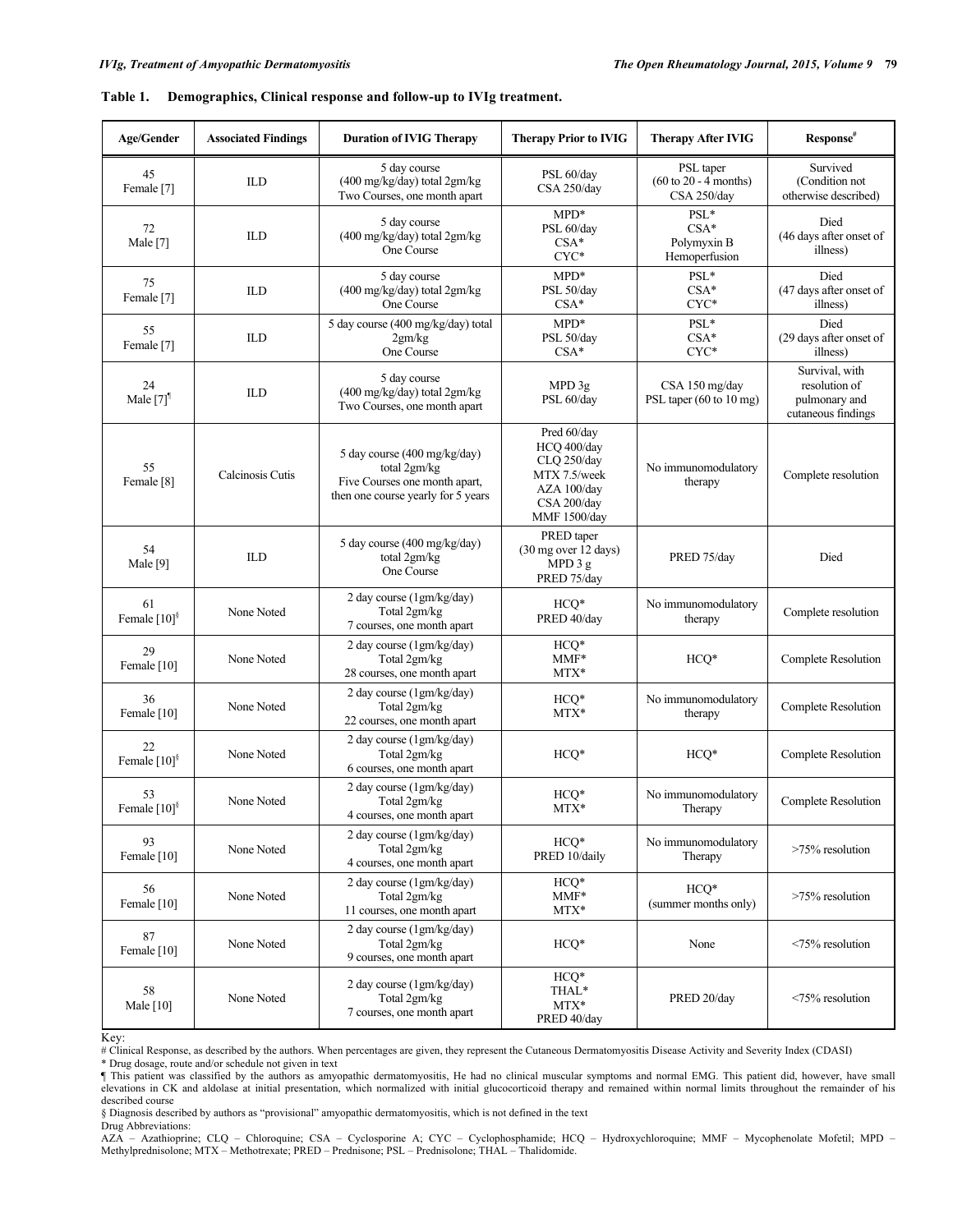#### **Table 2. Baseline characteristics of this population are summarized belo.: All data are from Bonfour** *et al.* **[11].**

| Gender<br><b>Distribution</b> | Age $(y)$<br>Mean<br>[Range] | <b>Classification</b>                                               | Associated<br>Malignancy | <b>ILD</b> | <b>Therapy Prior</b><br>To IVIG                                                              | <b>Time Until Initiation of</b><br><b>Glucocorticoids</b><br>(Mean/Range - Months) |
|-------------------------------|------------------------------|---------------------------------------------------------------------|--------------------------|------------|----------------------------------------------------------------------------------------------|------------------------------------------------------------------------------------|
| 3 M<br>24 F                   | 52<br>$(25-90)$              | ADM: $10(37%)$<br>hDM: 6(22%)<br>pDM: 5(19%)<br>$CR$ -CDM: $6(22%)$ | 5(19%)                   | $3(11\%)$  | TGC: $11(41%)$<br>TAC: 2(7%)<br>SGC: $11(41\%)$<br>HCQ: 14(52%)<br>MTX: 3(11%)<br>AZA: 1(4%) | 34<br>$(4-240)$                                                                    |

Clinical response and follow-up treatment are summarized below:

| <b>IVIG Courses</b><br>(Mean/Range, in<br><b>Months</b> ) | <b>Response to</b><br>IVIG $(N - %)$       | <b>Therapy</b><br>Concurrent<br>with IVIG                                | Additional<br>Therapy if<br>NR/PR                             | Relapse<br>Among<br><b>SR</b> | <b>IVIG</b><br><b>Treatment</b><br>of Relapse<br>in SR | <b>Clinical Course After</b><br><b>IVIG Treatment of</b><br>Relapse                                                           | <b>Progression to</b><br><b>CDM</b>                                      |
|-----------------------------------------------------------|--------------------------------------------|--------------------------------------------------------------------------|---------------------------------------------------------------|-------------------------------|--------------------------------------------------------|-------------------------------------------------------------------------------------------------------------------------------|--------------------------------------------------------------------------|
| All: $4.8(1-15)$<br>$SR: 5.3 (3-15)$                      | NR: 4(15%)<br>PR: 4(15%)<br>$SR: 19(70\%)$ | All: $17(63%)$<br>TAC: 2(7%)<br>CLQ: 1(4%)<br>HCQ: 9(33%)<br>SGC: 6(22%) | $SGC$ :<br>7(26%)<br>MTX: 1(4%)<br>MMF: $1(4%)$<br>HCO: 2(7%) | 10(53%)                       | $6(60\%)$                                              | Required Multiple<br>courses of IVIG: $3/6$<br>Treatment following<br><b>IVIG</b> Retreatment<br>$SGC=2$ , $MTX=2$<br>$TGC=2$ | 6/27(22%)<br>0/9 non-relapsed SR<br>$2/10$ relapsed SR<br>$4/8$ NR or PR |

Key:

ADM: Amyopathic Dermatomyositis: Cutaneous findings for at least 6 months, without clinical or laboratory evidence of muscle disease

hDM: Hypomyopathic Dermatomyositis: Cutaneous findings with subclinical muscle disease (i.e. asymptomatic and normal exam with abnormal muscle enzymes and/or abnormal EMG)

pDM: Premyopathic Dermatomyositis: Cutaneous findings for less than 6 months, without clinical or laboratory evidence of muscle disease

CR-CDM: Cutaneous relapse of Classical Dermatomyositis (relapse involving only cutaneous manifestations, with previous muscle involvement)

ILD: Interstitial Lung Disease; TGC: topical glucocorticoids; TAC: topical tacrolimus; SGC: Systemic Glucocorticoids; CLQ: Chloroquine; HCQ: Hydroxychloroquine; MTX: Methotrexate; MMF: Mycophenolate Mofetil; AZA: Azathioprine; SR: significant response, defined by the investigators as a complete or near-complete response; NR: no response; PR: Partial Response.

inflammatory cytokine secretion [12]. Of particular interest, IVIG has been noted to have efficacy in steroid-resistant cases and has demonstrated efficacy in treatment of dermatomyositis [13]. Although expensive, its costs should be balanced with the long-term adverse effects of steroids, antimetabolites and calcineurin inhibitors. Additional adverse effects of IVIG include nephrotoxicity with high or repeated doses, however newer formulations appear to have a reduced incidence of renal toxicity, which make this a more appealing option [14].

#### **CONCLUSION**

Both our cases support the use of IVIG for ADM that is refractory to standard therapy, both with and without interstitial lung disease. Further data is needed to better understand the role and timing of IVIG in therapy of ADM.

# **CONFLICT OF INTEREST**

The authors confirm that this article content has no conflict of interest.

#### **ACKNOWLEDGEMENTS**

Declared none.

#### **REFERENCES**

- [1] Dalakas MC, Hohlfeld R. Polymyositis and dermatomyositis. Lancet 2003; 362: 971-82.
- [2] Gherardi RK. Pathogenic aspects of dermatomyositis, polymyositis and overlap myositis. Presse Med 2011; 40: e209-18.
- [3] Callen JP. Dermatomyositis. Lancet 2000; 355: 53-7.
- [4] Shimojima Y, Ishii W, Kato T, *et al*. Intractable skin necrosis and interstitial pneumonia in amyopathic dermatomyositis, successfully treated with cyclosporin A. Intern Med 2003; 42: 1253-8.
- [5] Neuhaus IM, Connolly MK. An unusual presentation of amyopathic dermatomyositis associated with fatal interstitial lung disease. Arch Dermatol 2006; 142: 113-4.
- [6] Callen JP, Wortmann RL. Dermatomyositis. Clin Dermatol 2006; 24: 363-73.
- [7] Suzuki Y, Hayakawa H, Miwa S, *et al*. Intravenous immunoglobulin therapy for refractory interstitial lung disease associated with polymyositis/dermatomyositis. Lung 2009; 187: 201-6.
- [8] Penate Y, Guillermo N, Melwani P, Martel R, Hernandez-Machin B, Borrego L. Calcinosis cutis associated with amyopathic dermatomyositis: response to intravenous immunoglobulin. J Am Acad Dermatol 2009; 60: 1076-7.
- [9] Chaisson NF, Paik J, Orbai AM, *et al*. A novel dermato-pulmonary syndrome associated with MDA-5 antibodies: report of 2 cases and review of the literature. Medicine (Baltimore) 2012; 91: 220-8.
- [10] Femia AN, Eastham AB, Lam C, Merola JF, Qureshi AA, Vleugels RA. Intravenous immunoglobulin for refractory cutaneous dermatomyositis: a retrospective analysis from an academic medical center. J Am Acad Dermatol 2013; 69: 654-7.